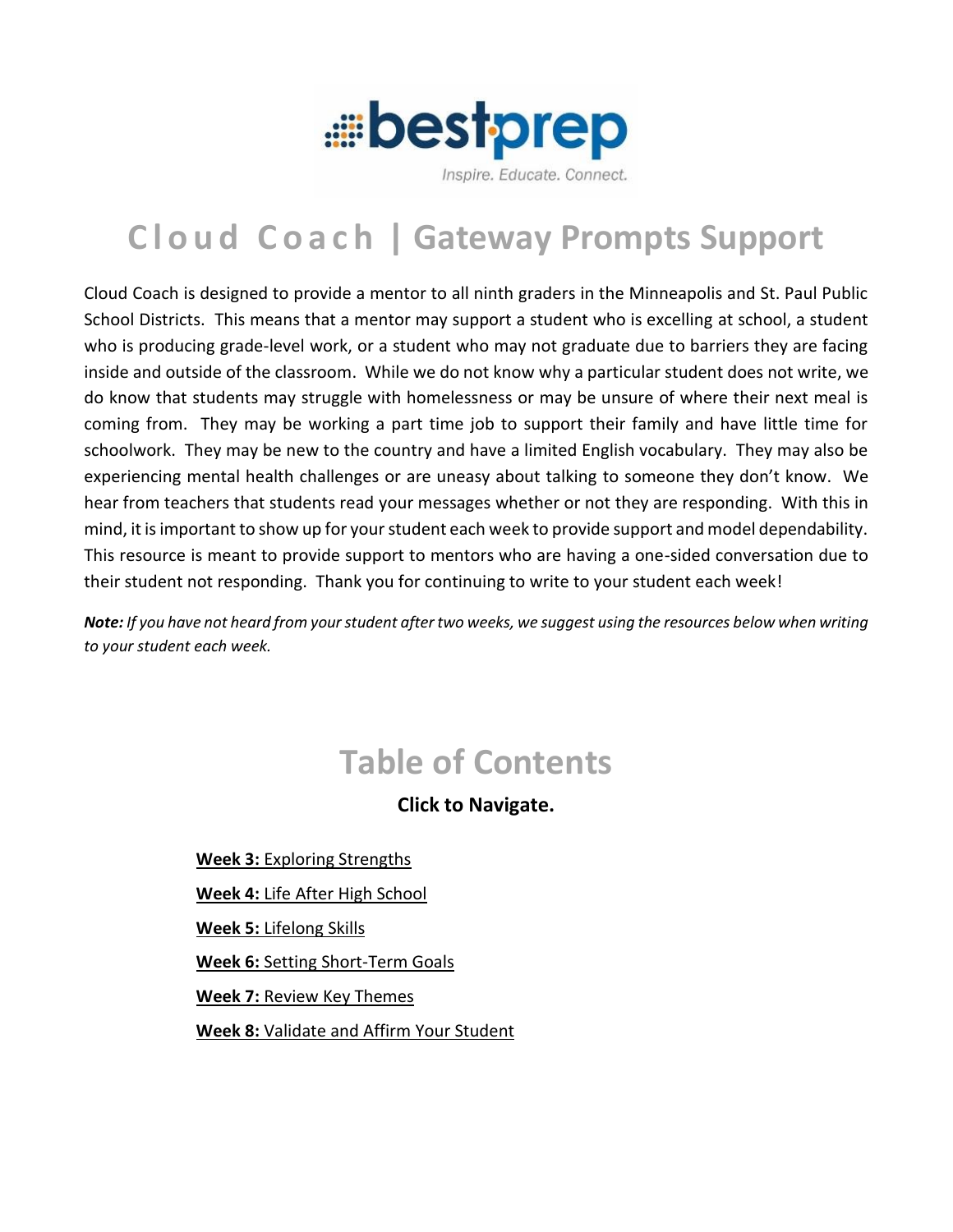<span id="page-1-0"></span>

| Week 3 - Exploring Strengths                                                                                                                                                                                                                                                                                                                                                                                                                                |  |  |
|-------------------------------------------------------------------------------------------------------------------------------------------------------------------------------------------------------------------------------------------------------------------------------------------------------------------------------------------------------------------------------------------------------------------------------------------------------------|--|--|
| <b>Objective</b>                                                                                                                                                                                                                                                                                                                                                                                                                                            |  |  |
| Help your student identify their strengths.                                                                                                                                                                                                                                                                                                                                                                                                                 |  |  |
| <b>Week 3 Main Question</b>                                                                                                                                                                                                                                                                                                                                                                                                                                 |  |  |
| I'm interested in learning what things you are really good at. What do you think is your greatest<br>strength?                                                                                                                                                                                                                                                                                                                                              |  |  |
| <b>Week 3 Talking Points &amp; Tips</b>                                                                                                                                                                                                                                                                                                                                                                                                                     |  |  |
| Keep your message on the shorter side.<br>Ask open ended questions.<br>Maintain an interest in getting to know your student.                                                                                                                                                                                                                                                                                                                                |  |  |
| Warm Welcome: Thank your student for reading your message, ask them how their weekend<br>$\circ$<br>was, or wish them the best.<br>Share Your Story: Share your greatest strength with your student. How did you realize this<br>$\circ$<br>was your greatest strength?<br>Ask a Question: What are you really good at? What is your greatest strength?<br>O<br>Expect Engagement: Let your student know you are looking forward to hearing from them!<br>O |  |  |
| <b>Week 3 Example Message</b>                                                                                                                                                                                                                                                                                                                                                                                                                               |  |  |
| Good morning, Leng!                                                                                                                                                                                                                                                                                                                                                                                                                                         |  |  |
| I hope you are having a good week so far! What did you do this weekend? This week I'm looking forward<br>to learning about what you are really good at.                                                                                                                                                                                                                                                                                                     |  |  |
| When I was in high school, I played a lot of video games and I still do today. Through playing video<br>games, I realized I was really good at problem solving. I use problem solving every day as a Project<br>Manager. If a project isn't going as planned or we are at a roadblock, I am able to creatively think of<br>different solutions in order to move forward.                                                                                    |  |  |
| What are you really good at? I'm looking forward to hearing more about your strengths!                                                                                                                                                                                                                                                                                                                                                                      |  |  |
| Take care,<br>Troy                                                                                                                                                                                                                                                                                                                                                                                                                                          |  |  |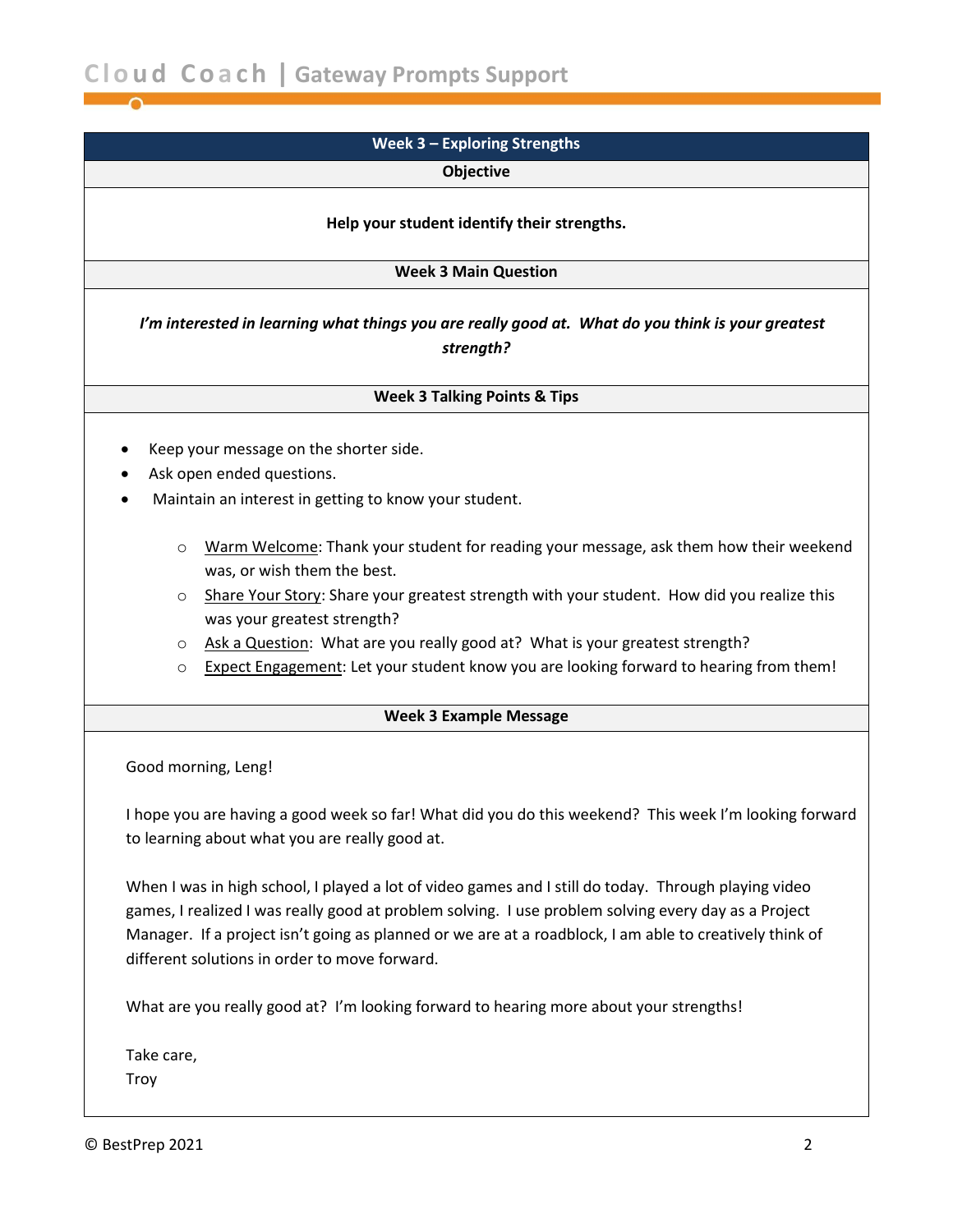# <span id="page-2-0"></span>**Week 4 – Life After High School**

**Objective**

#### **Explore your student's ideas about their future.**

**Week 4 Main Question**

*I'm interested in what life looks like for you after high school. What would be your dream job if you could do anything?*

#### **Week 4 Talking Points & Tips**

- Keep your message on the shorter side.
- Ask open ended questions.
- Maintain an interest in getting to know your student.
	- $\circ$  Warm Welcome: Thank your student for reading your message, ask them how their weekend was, or wish them the best.
	- $\circ$  Share Your Story: Tell your student about your dream job when you were growing up. If you didn't end up in that career, what led you to turn in a different direction?
	- o Ask a Question: What would be your dream job if you could do anything?
	- o Expect Engagement: Let your student know you are looking forward to hearing from them!

#### **Week 4 Example Message**

Hello Radwan!

How is your week going? Thanks for taking the time to read my message last week. This week, I'm looking forward to hearing more about your plans after high school.

When I was in high school, I really wanted to be a nurse because my aunt is a nurse and I really admired her. However, I didn't really enjoy my science classes. I enjoyed my math classes more, so I decided to look into math related careers like finance and accounting.

I'm interested in learning more about what you want to do after high school. What's your dream job?

Looking forward to hearing from you! Gloria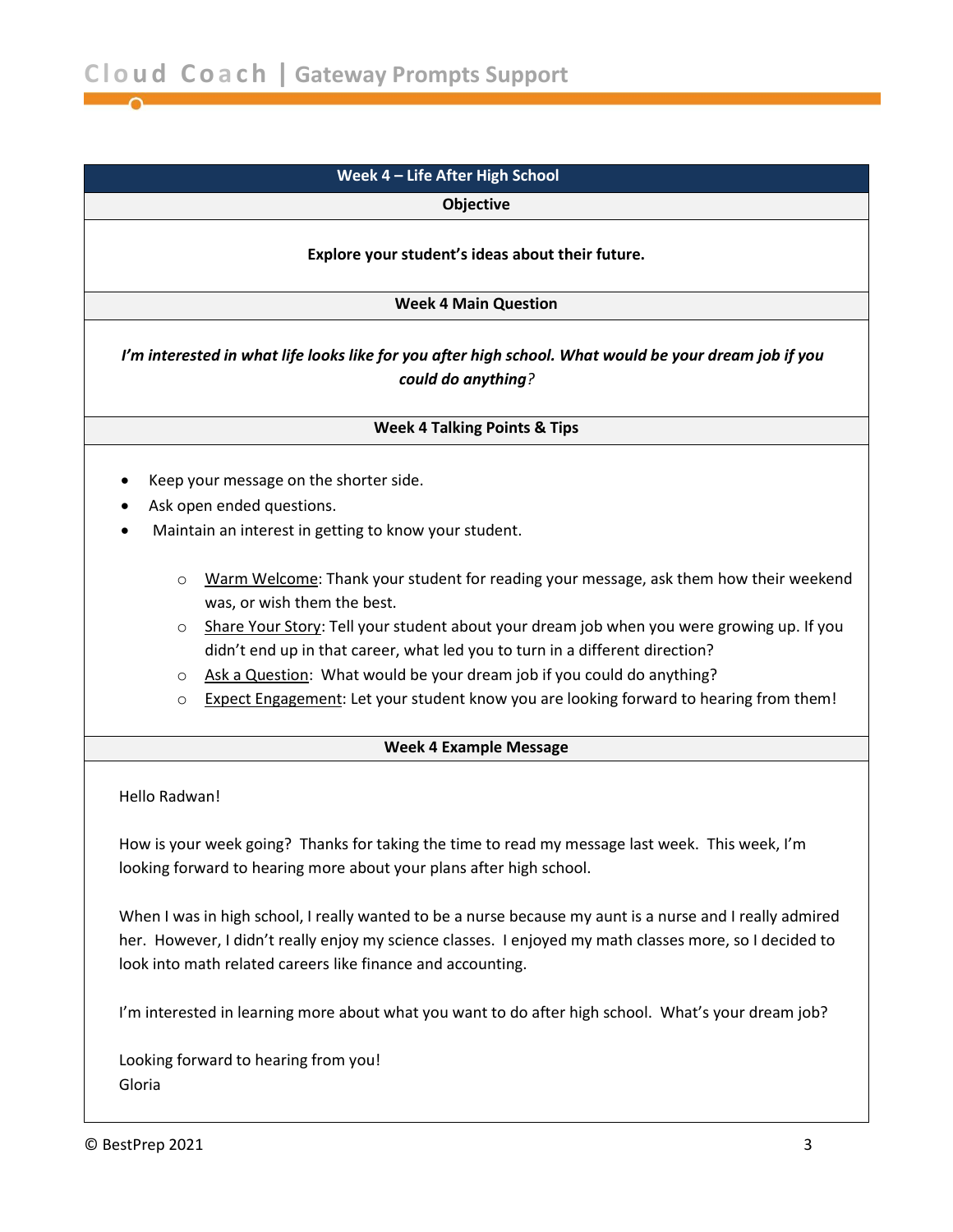<span id="page-3-0"></span>

|                                                                                                                                                                                                                                          | Week 5 - Lifelong Skills                                                                                                                                                                                                                                                                                                                                                              |  |  |                                                                                                                              |
|------------------------------------------------------------------------------------------------------------------------------------------------------------------------------------------------------------------------------------------|---------------------------------------------------------------------------------------------------------------------------------------------------------------------------------------------------------------------------------------------------------------------------------------------------------------------------------------------------------------------------------------|--|--|------------------------------------------------------------------------------------------------------------------------------|
|                                                                                                                                                                                                                                          | Objective                                                                                                                                                                                                                                                                                                                                                                             |  |  |                                                                                                                              |
| Encourage your student to think about skills will be needed in a future career.<br><b>Week 5 Main Question</b><br>I'm interested in talking about lifelong skills. What are some skills you think could be used in any future<br>career? |                                                                                                                                                                                                                                                                                                                                                                                       |  |  |                                                                                                                              |
|                                                                                                                                                                                                                                          |                                                                                                                                                                                                                                                                                                                                                                                       |  |  | <b>Week 5 Talking Points &amp; Tips</b>                                                                                      |
|                                                                                                                                                                                                                                          |                                                                                                                                                                                                                                                                                                                                                                                       |  |  | Keep your message on the shorter side.<br>Ask open ended questions.<br>Maintain an interest in getting to know your student. |
| $\circ$<br>O<br>$\circ$<br>O                                                                                                                                                                                                             | Warm Welcome: Thank your student for reading your message, ask them what they like to do<br>outside of school, or wish them the best.<br>Share Your Story: Share what skills you use for your job. How did you develop them?<br>Ask a Question: What skills are needed for a future career?<br>Expect Engagement: Let your student know you are looking forward to hearing from them! |  |  |                                                                                                                              |
|                                                                                                                                                                                                                                          | <b>Week 5 Example Message</b>                                                                                                                                                                                                                                                                                                                                                         |  |  |                                                                                                                              |
| Hello Nevaeh!                                                                                                                                                                                                                            |                                                                                                                                                                                                                                                                                                                                                                                       |  |  |                                                                                                                              |
|                                                                                                                                                                                                                                          | Thanks for taking the time to read my message last week! Writing a message to you has been the highlight<br>of my week! This week I thought we could talk about skills that are needed in any future career.                                                                                                                                                                          |  |  |                                                                                                                              |
|                                                                                                                                                                                                                                          | As an Inventory Analyst, the top skills I use every day are multi-tasking and attention to detail. I have to<br>balance looking at multiple spreadsheets while working on a couple of bigger projects. I also read and<br>analyze data daily, so it's important to pay close attention to the details.                                                                                |  |  |                                                                                                                              |
|                                                                                                                                                                                                                                          | I'm interested in hearing your thoughts! What skills do you think are needed for a future career?                                                                                                                                                                                                                                                                                     |  |  |                                                                                                                              |
| Jayla                                                                                                                                                                                                                                    | I hope you have a great week!                                                                                                                                                                                                                                                                                                                                                         |  |  |                                                                                                                              |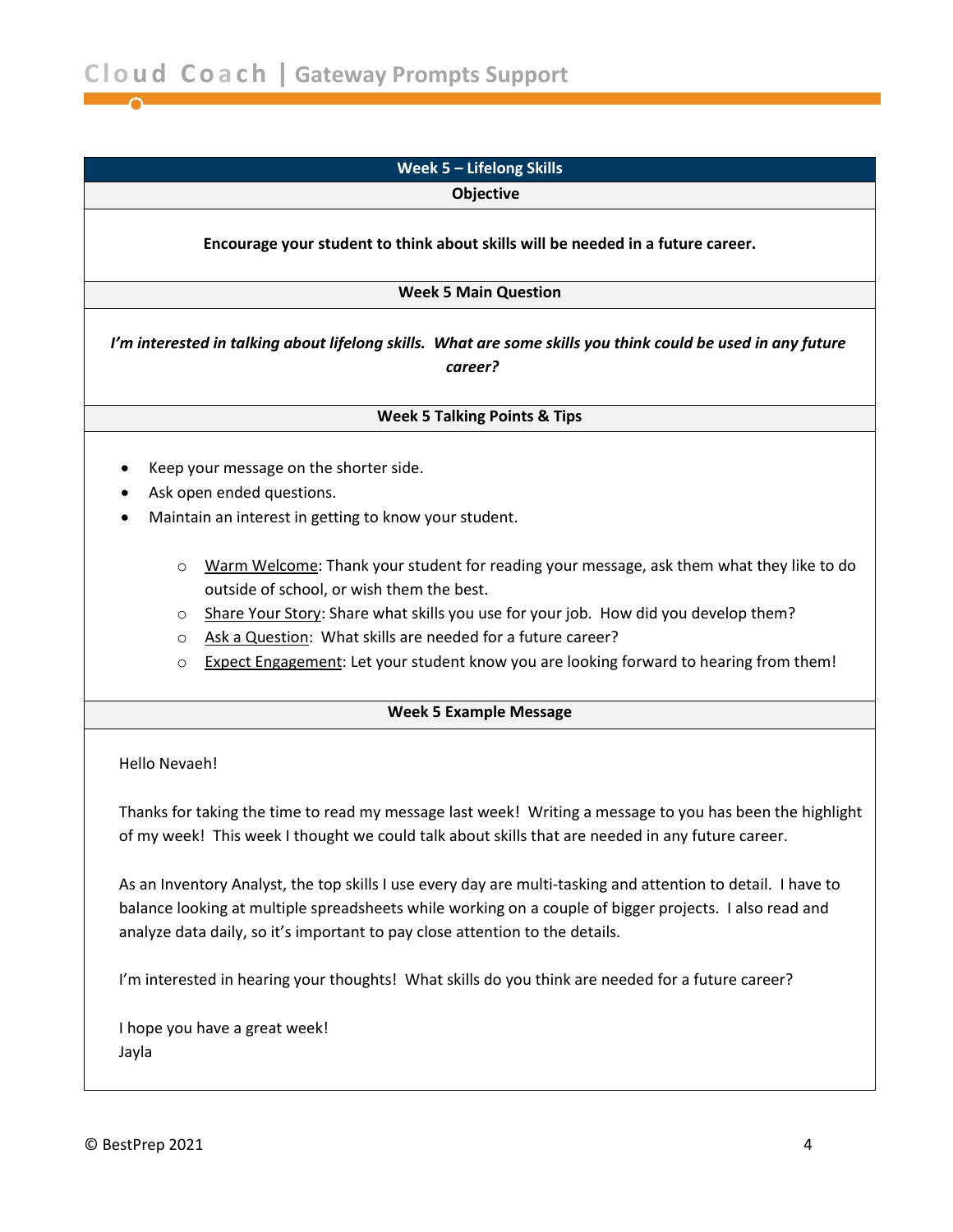<span id="page-4-0"></span>**C l o u d C o a c h | Gateway Prompts Support**

# **Week 6 -** Setting Short-Term Goals

#### **Objective**

#### **Help your student identify a short-term goal.**

#### **Week 6 Main Question**

*Everyone has goals or things they want to accomplish. Do you have any goals you're working on this semester at school or at home, or anything you're looking forward to finishing?*

#### **Week 6 Talking Points & Tips**

- Keep your message on the shorter side.
- Ask open ended questions.
- Maintain an interest in getting to know your student.
	- o Warm Welcome: Consider starting with a comment on a recent seasonal, cultural, weather or holiday-related event that a  $9<sup>th</sup>$  grade student would be aware of.
	- o Share Your Story: Think back to high school and share a goal that you had at the time. Explain how you followed through. It's okay if the goal seems small to you now or if the goal is not school related.
	- o Ask a Question: Do you have any goals you are working on this semester?
	- o Expect Engagement: Let your student know you are looking forward to hearing from them!

#### **Week 6 Example Message**

#### Hello Javier!

Did you enjoy the warmer weather this weekend? I was able to get outside and go for a hike with my dog named Milo! This week, I would love to chit chat a little bit about goals.

When I was in high school, I had a goal to make "first chair" in the band. "First chair" means you are the leader of your instrument section (I play the trumpet). In order to achieve my goal, I signed up for extra practices with my band teacher and talked to her about the qualities of a good leader. While I did not make "first chair" when I was in 11<sup>th</sup> grade, I did become "first chair" in 12<sup>th</sup> grade, and I was so excited!

Is there a goal you are currently trying to reach? I would love to hear more about it!

Take care, Rebecca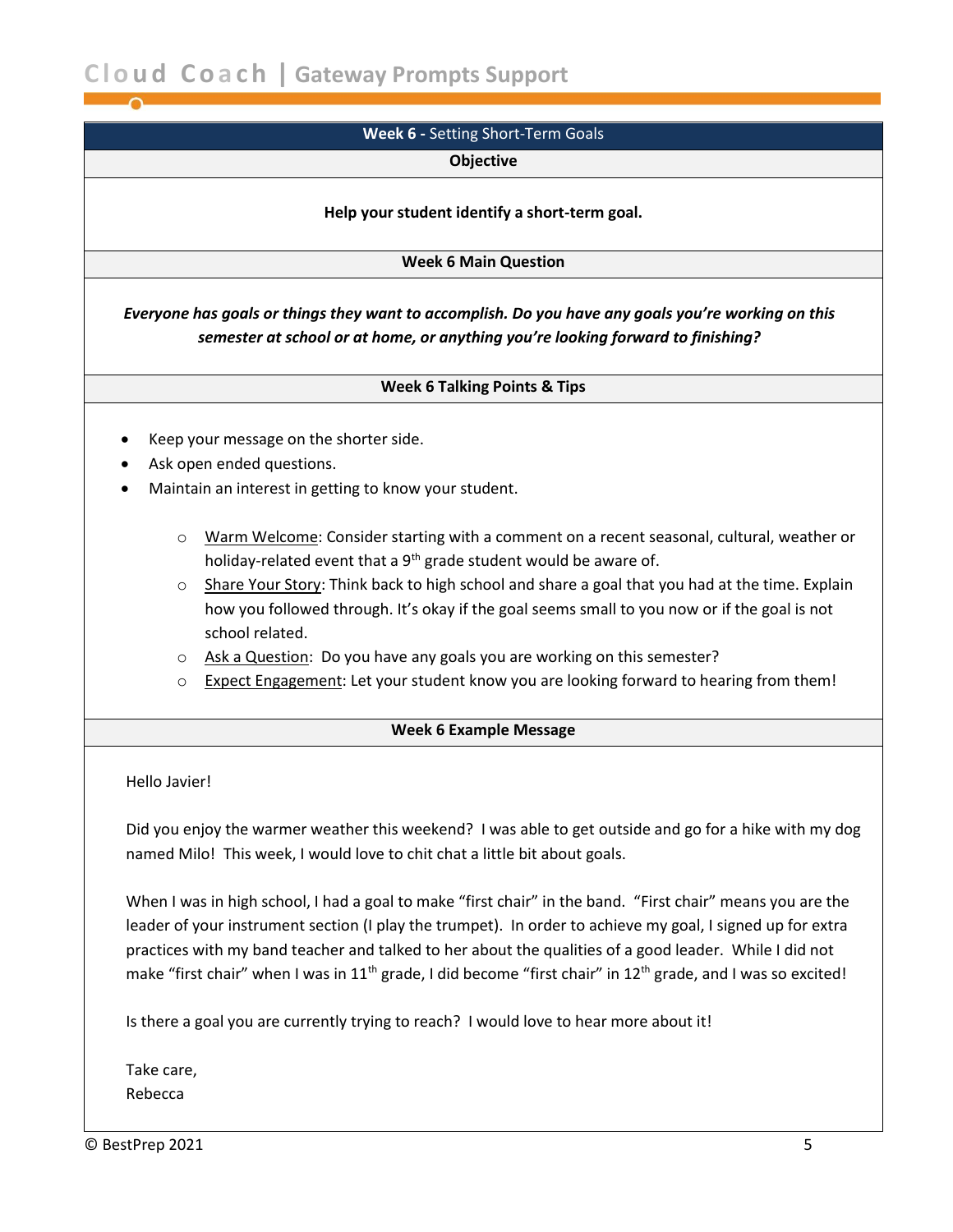# **Week 7 - Review Key Themes**

**Objective**

<span id="page-5-0"></span>**Review the key themes covered during the Cloud Coach program and explore what you have learned.**

**Week 7 Main Question**

*We've talked about your interests and strengths, goals in life, and skills for success. I'd like to know your thoughts about our time together. Can you think of something you learned about yourself?*

#### **Week 7 Talking Points & Tips**

- Keep your message on the shorter side.
- Ask open ended questions.
- Maintain an interest in getting to know your student.
	- o Warm Welcome: Consider starting with a comment on a recent seasonal, cultural, weather or holiday-related event that a  $9<sup>th</sup>$  grade student would be aware of.
	- o Share Your Story: Share something positive that you learned about yourself. This could relate to your role as a mentor or to your home/work life.
	- o Ask a Question: What have you learned during the Cloud Coach program?
	- o Expect Engagement: Let your student know you are looking forward to hearing from them!

# **Week 7 Message Example**

Hello Sydney!

Do you enjoy watching movies or TV shows over the weekend? This weekend I went to the movie theater and watched the newest Marvel movie! Do you have a favorite movie?

Over the course of the Cloud Coach program, I've enjoyed reflecting about my time in high school and about my job as a Human Resources Manager. I especially enjoyed the week that focused on setting goals. It was a good reminder to set goals in both my personal and professional life. I'm now working on a personal goal of starting a blog!

Is there anything you've learned during this Cloud Coach program?

Looking forward to hearing from you! Abdi